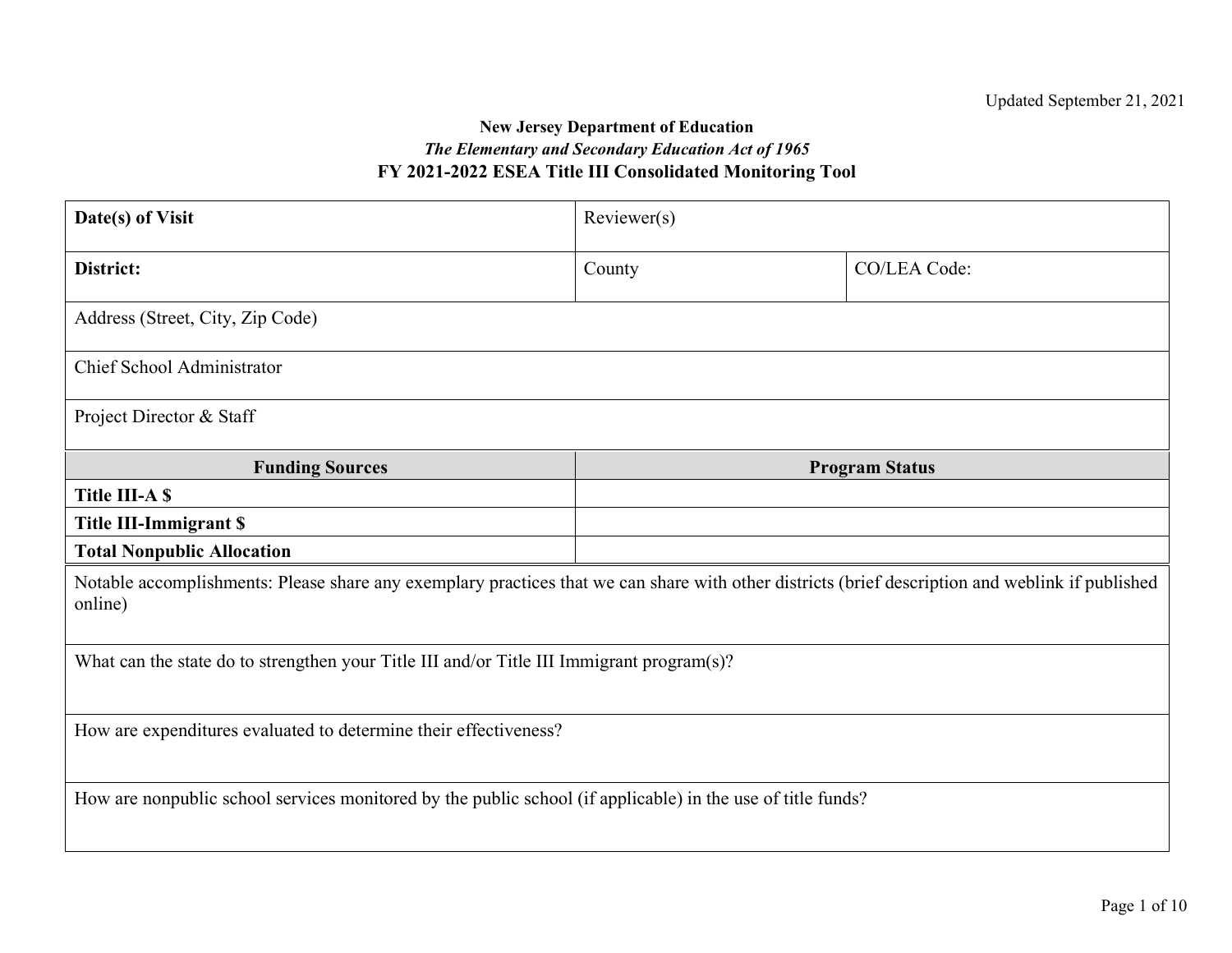Helpful Resources:

- [Elementary and Secondary Education Act of 1965 ESSA](http://legcounsel.house.gov/Comps/Elementary%20And%20Secondary%20Education%20Act%20Of%201965.pdf)
- [Fiscal Changes and Equitable Services for Nonpublic School Requirements](https://www2.ed.gov/policy/elsec/leg/essa/essaguidance160477.pdf)
- [Title III Immigrant Federal Funding Resource Document](https://www.state.nj.us/education/bilingual/title3/ESSATitleIIIAllowableAugust2019.pdf)
- [Public Access to EWEG: How to View a School District's Entitlement Application\(s\)](https://www.nj.gov/education/ESSA/guidance/njdoe/ewegvideo.shtml)
- [Providing Services to English Learners during the COVID-19 Outbreak —](https://www2.ed.gov/documents/coronavirus/covid-19-el-factsheet.pdf) Use of Title III Funds (p.6–7)

### **Rating**

| <b>Compliant</b>                        | <b>Partially Compliant</b>                 | <b>Noncompliant</b>                         |
|-----------------------------------------|--------------------------------------------|---------------------------------------------|
| Strong evidence that supports approved  | Limited evidence that supports approved    | No evidence to support approved application |
| application and compliance              | application and compliance                 | and compliance                              |
| Subgrantee provides sufficient evidence | Subgrantee is able to provide limited      | Subgrantee is unable to provide sufficient  |
| identified for meeting the compliance   | evidence identified for meeting the        | evidence identified for meeting the         |
| requirement and implementation of the   | compliance requirement and implementation  | compliance requirement and implementation   |
| approved ESEA Consolidated Subgrant     | of the approved ESEA Consolidated Subgrant | of the approved ESEA Consolidated           |
| Application.                            | Application.                               | Subgrant Application.                       |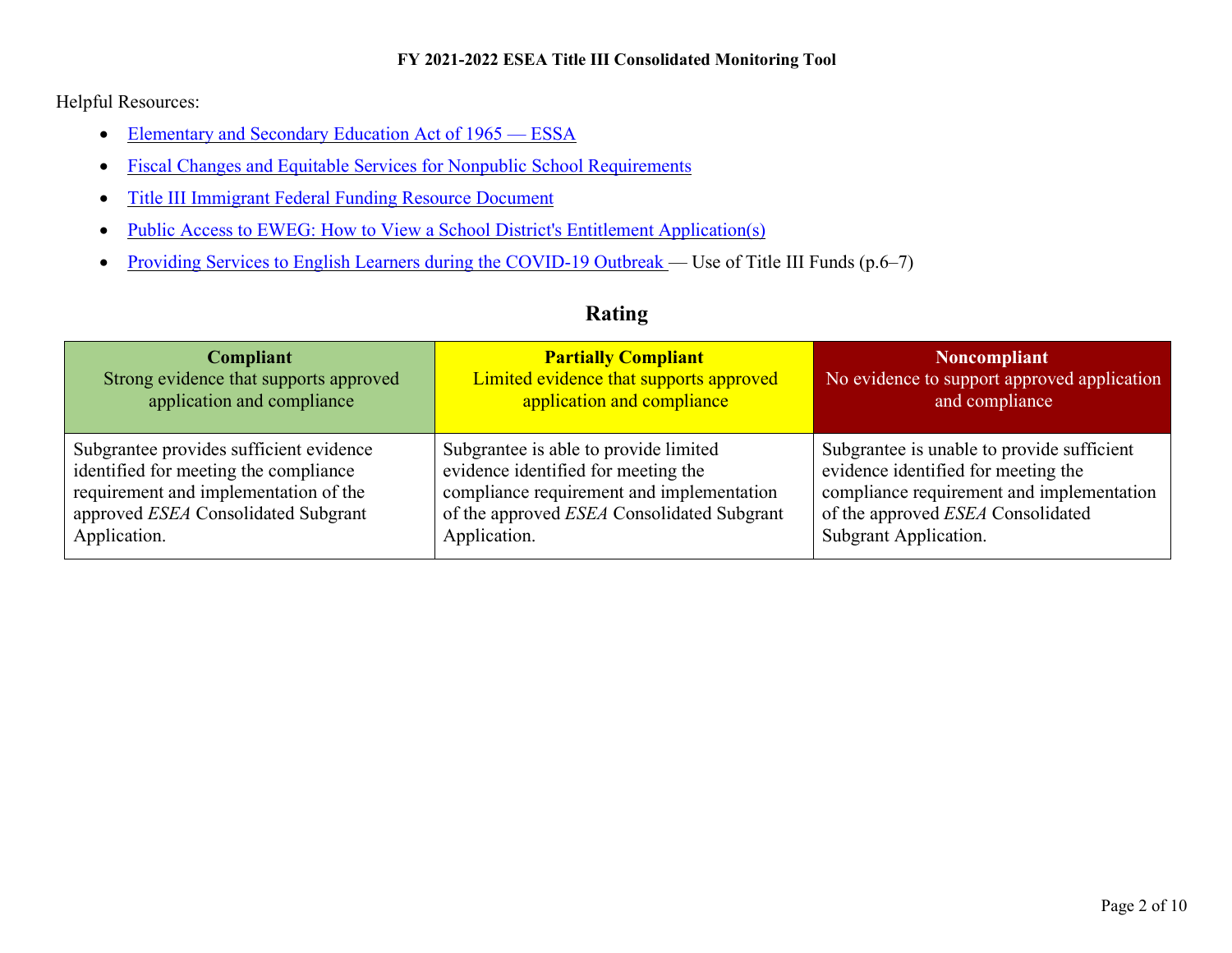|                | $\Box$ Not applicable                                                                                                                                                                                                              |                           |                                                                                                                                                                                                                                                                                                                                 |  |  |                             |                                                                    |  |  |
|----------------|------------------------------------------------------------------------------------------------------------------------------------------------------------------------------------------------------------------------------------|---------------------------|---------------------------------------------------------------------------------------------------------------------------------------------------------------------------------------------------------------------------------------------------------------------------------------------------------------------------------|--|--|-----------------------------|--------------------------------------------------------------------|--|--|
|                | <b>Compliance Requirement</b>                                                                                                                                                                                                      | Legal<br><b>Authority</b> | <b>Evidence</b>                                                                                                                                                                                                                                                                                                                 |  |  | Compliance<br><b>Rating</b> | <b>Comments</b>                                                    |  |  |
|                |                                                                                                                                                                                                                                    |                           |                                                                                                                                                                                                                                                                                                                                 |  |  | $C$ PC NC                   | C=Compliant;<br><b>PC=Partially Compliant;</b><br>NC=Non-Compliant |  |  |
| F <sub>1</sub> | Title III funds are used to supplement, not<br>supplant, state and local funds in providing<br>services to ELs.                                                                                                                    | <b>ESEA</b><br>\$3115(g)  | Review expenditure reports,<br>classroom schedules/rosters,<br>invoices, purchase orders<br>Documentation supports that Title<br>III activities were used for<br>supplemental activities and not to<br>support a district's general<br>operating budget or programs<br>previously funded with local or<br>other operating funds |  |  |                             |                                                                    |  |  |
| F <sub>2</sub> | If applicable, district uses Title III Immigrant<br>in accordance with the allowable uses in law<br>and code, and for approved programs and<br>services that address the unique needs of<br>immigrant students and their families. | <b>ESEA</b><br>\$3115(e)  | Documentation of activities funded<br>with Title III immigrant funds,<br>including agendas, sign-in sheets,<br>participant lists, purchase orders,<br>invoices, calendar of events. Note:<br>Title III Immigrant funds must be<br>spent separate and distinct from Title<br>III.                                                |  |  |                             |                                                                    |  |  |

# **Area I: Fiscal Requirements—Title III and Title III Immigrant**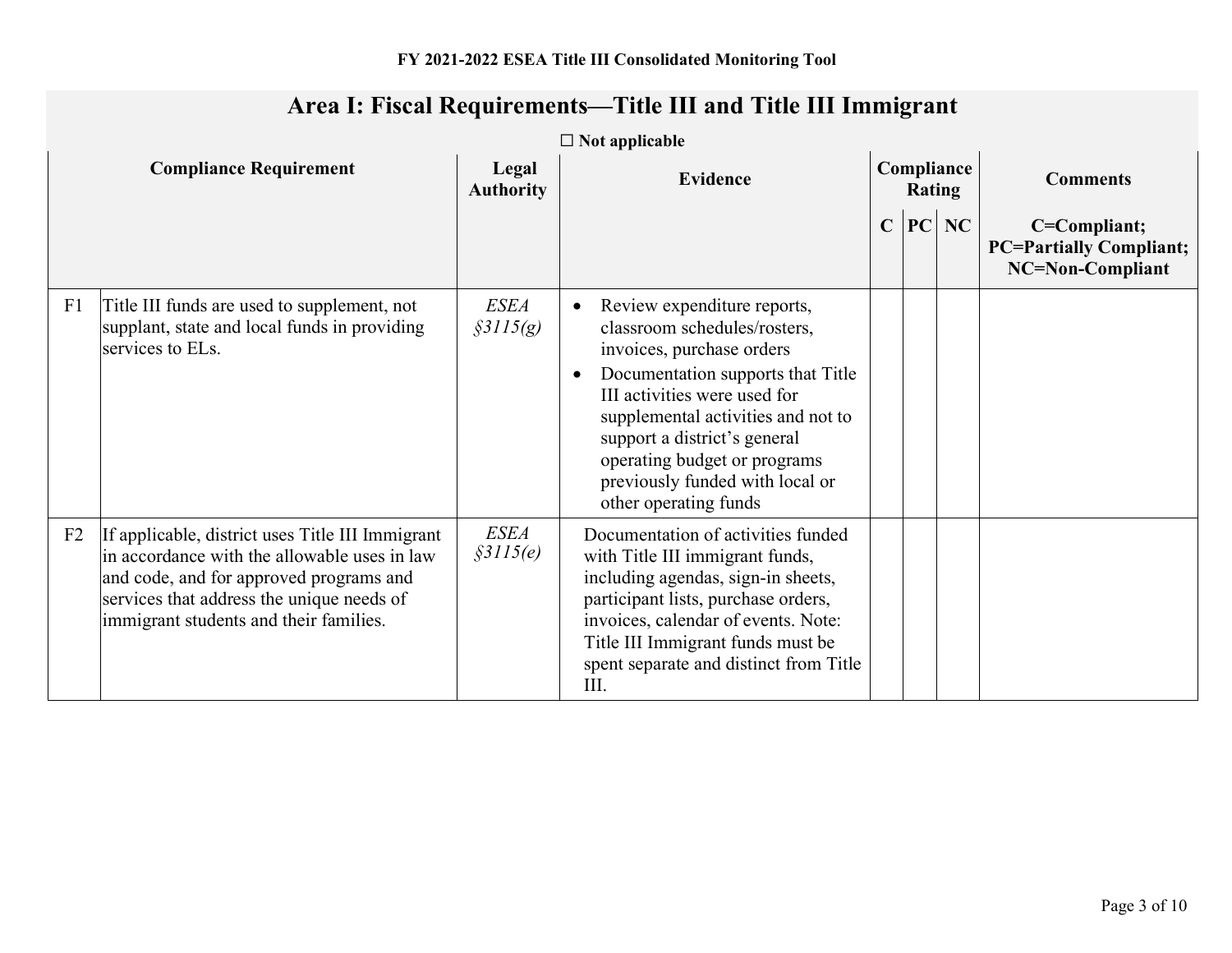|                | $\Box$ Not applicable                                                                                  |                           |                                     |                                                                                                                                                                                                                                                                                                                                                                                                                                                              |                             |    |    |                                                                    |  |
|----------------|--------------------------------------------------------------------------------------------------------|---------------------------|-------------------------------------|--------------------------------------------------------------------------------------------------------------------------------------------------------------------------------------------------------------------------------------------------------------------------------------------------------------------------------------------------------------------------------------------------------------------------------------------------------------|-----------------------------|----|----|--------------------------------------------------------------------|--|
|                | <b>Compliance Requirement</b>                                                                          | Legal<br><b>Authority</b> | <b>Evidence</b>                     |                                                                                                                                                                                                                                                                                                                                                                                                                                                              | Compliance<br><b>Rating</b> |    |    | <b>Comments</b>                                                    |  |
|                |                                                                                                        |                           |                                     |                                                                                                                                                                                                                                                                                                                                                                                                                                                              | $\mathbf C$                 | PC | NC | C=Compliant;<br><b>PC=Partially Compliant;</b><br>NC=Non-Compliant |  |
| P <sub>1</sub> | All Title III funded teachers are fluent in<br>English and any other language used for<br>instruction. | <b>ESEA</b><br>\$3116(c)  | $\bullet$<br>$\bullet$<br>$\bullet$ | Determine the languages of the<br>students served<br>Ensure that funded teachers have<br>met requirements for teacher<br>certification as appropriate.<br>Ensure that funded bilingual or<br>ESL teachers have met the<br>language proficiency standard as<br>evidenced by a bilingual or ESL<br>certification.<br>Documentation and/or staff<br>interviews verify that funded staff<br>are fluent in English and any other<br>language used for instruction |                             |    |    |                                                                    |  |
| P <sub>2</sub> | The district is in compliance with the parental<br>notification requirements for ELs.                  | <b>ESEA</b><br>\$III2(e)  | $\bullet$<br>$\bullet$<br>$\bullet$ | Review the parent notification<br>policy and procedures<br>Documentation of correspondence<br>sent to parents for initial<br>identification and placement of<br>student in a language instruction<br>program<br>Documentation of correspondence<br>sent to parents for continuing<br>participation in subsequent years<br>and EL status exit                                                                                                                 |                             |    |    |                                                                    |  |

# **Area II: Program Requirements—Title III and Title III Immigrant**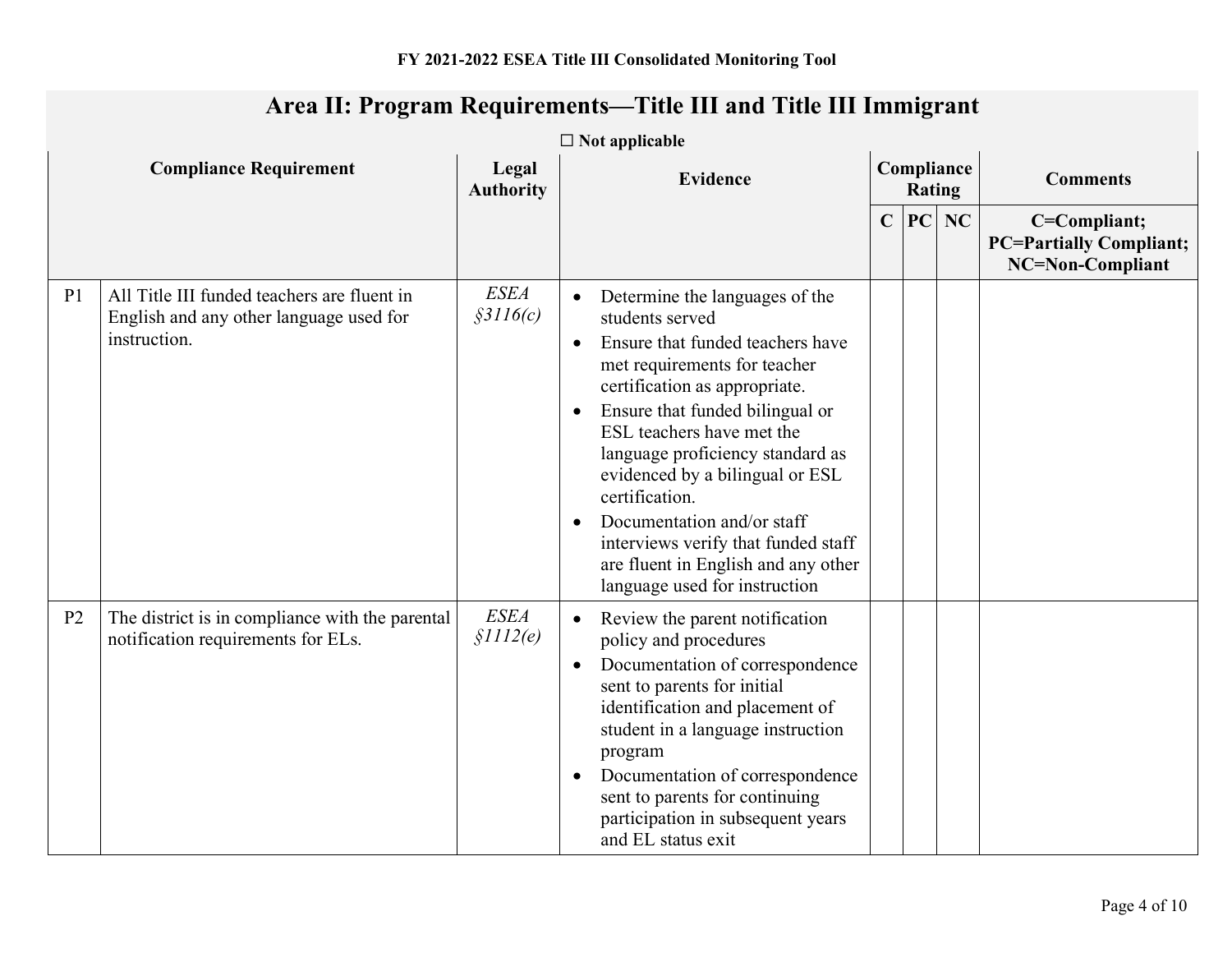|                | <b>Compliance Requirement</b>                                                                                                                                                                                                                                                                                           | Legal<br><b>Authority</b>            | <b>Evidence</b>                                                                                                                                                                                                                                                                                                                                                                                                                                                                                                                               | Compliance<br><b>Rating</b> |    |    | <b>Comments</b>                                                    |
|----------------|-------------------------------------------------------------------------------------------------------------------------------------------------------------------------------------------------------------------------------------------------------------------------------------------------------------------------|--------------------------------------|-----------------------------------------------------------------------------------------------------------------------------------------------------------------------------------------------------------------------------------------------------------------------------------------------------------------------------------------------------------------------------------------------------------------------------------------------------------------------------------------------------------------------------------------------|-----------------------------|----|----|--------------------------------------------------------------------|
|                |                                                                                                                                                                                                                                                                                                                         |                                      |                                                                                                                                                                                                                                                                                                                                                                                                                                                                                                                                               | $\mathbf C$                 | PC | NC | C=Compliant;<br><b>PC=Partially Compliant;</b><br>NC=Non-Compliant |
| P <sub>3</sub> | Bilingual or ESL program uses effective<br>language instruction educational programs<br>that meet the needs of English learners and<br>demonstrate success in increasing-(A)<br>English language proficiency; and (B) student<br>academic achievement. Title III provides<br>supplemental funding for these activities. | <b>ESEA</b><br>\$3115(c)             | District staff discusses the rationale<br>$\bullet$<br>for selecting one or more activities<br>over others and how those<br>activities are scientifically based<br>and proven to be effective in<br>meeting the goals of the program<br>Interview district coordinator for<br>$\bullet$<br>bilingual/ESL or ELS services,<br>administrators, and/or teachers to<br>determine instructional methods<br>used and the research basis for<br>them<br>District demonstrates use of Title<br>$\bullet$<br>III funds to support described<br>program |                             |    |    |                                                                    |
| P <sub>4</sub> | The English proficiency of ELs is annually<br>assessed.                                                                                                                                                                                                                                                                 | <b>ESEA</b><br>\$III(b)<br>\$3113(b) | Documentation that demonstrates that<br>all ELs are assessed annually with the<br>ACCESS for ELLs test including<br>students whose parents have declined<br>services. Check samples from a list of<br>EL students enrolled during the testing<br>window to ensure all enrolled students<br>are tested                                                                                                                                                                                                                                         |                             |    |    |                                                                    |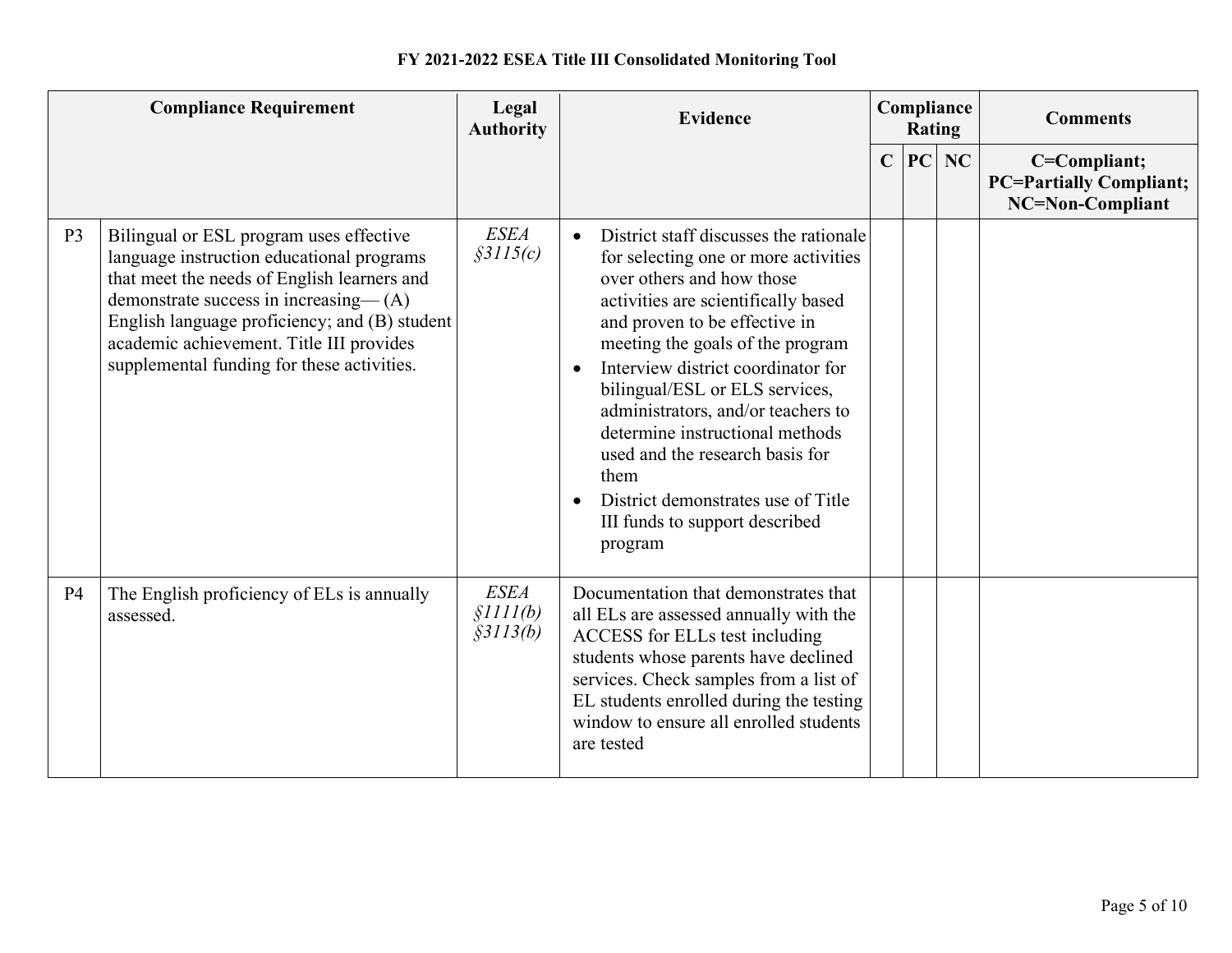| <b>Compliance Requirement</b> |                                                                                                                                                                                                                                                                                                                                                                                                                                                                                                                                                                                                      | Legal<br><b>Evidence</b><br><b>Authority</b> |                        |                                                                                                                                                                                                                                                                                                                                                                                                                                                                                          |             | <b>Rating</b> | Compliance | <b>Comments</b>                                                    |
|-------------------------------|------------------------------------------------------------------------------------------------------------------------------------------------------------------------------------------------------------------------------------------------------------------------------------------------------------------------------------------------------------------------------------------------------------------------------------------------------------------------------------------------------------------------------------------------------------------------------------------------------|----------------------------------------------|------------------------|------------------------------------------------------------------------------------------------------------------------------------------------------------------------------------------------------------------------------------------------------------------------------------------------------------------------------------------------------------------------------------------------------------------------------------------------------------------------------------------|-------------|---------------|------------|--------------------------------------------------------------------|
|                               |                                                                                                                                                                                                                                                                                                                                                                                                                                                                                                                                                                                                      |                                              |                        |                                                                                                                                                                                                                                                                                                                                                                                                                                                                                          | $\mathbf C$ | PC            | NC         | C=Compliant;<br><b>PC=Partially Compliant;</b><br>NC=Non-Compliant |
| P <sub>5</sub>                | Title III subgrantees must use Title III funds<br>to conduct sustained, job-embedded, and<br>data-driven professional development<br>activities that are: effective in improving<br>participants' understanding of the use of<br>curricula, assessment measures, and<br>instructional strategies for EL students; and of<br>sufficient intensity and duration to have a<br>lasting impact on teachers' classroom<br>performance.<br>Professional development should include:<br>Content teachers<br>Principals<br>٠<br>Administrators and Supervisors<br>Community-based organizational<br>personnel | <b>ESEA</b><br>\$3115(c)                     | $\bullet$<br>$\bullet$ | Documentation showing that<br>professional development plan is<br>designed to improve the English<br>language proficiency and academic<br>achievement of ELs, and that PD<br>activities are based on scientific<br>research<br>Interview coordinator to determine<br>the professional development<br>activities implemented are based on<br>scientific research and sustain the<br>academic rigor to improve English<br>language proficiency and academic<br>achievement for EL students |             |               |            |                                                                    |
| <b>P6</b>                     | District uses Title III funds to supplement the<br>language assistance program required by law<br>and code, and as indicated in the Needs<br>Assessment and other sections submitted in<br>their ESEA Application.                                                                                                                                                                                                                                                                                                                                                                                   | ESEA §3115                                   | $\bullet$<br>$\bullet$ | Review district application and<br>expenditure report<br>Documentation verifies that district<br>expenditures are for activities<br>consistent with the district's<br>approved ESEA Application.                                                                                                                                                                                                                                                                                         |             |               |            |                                                                    |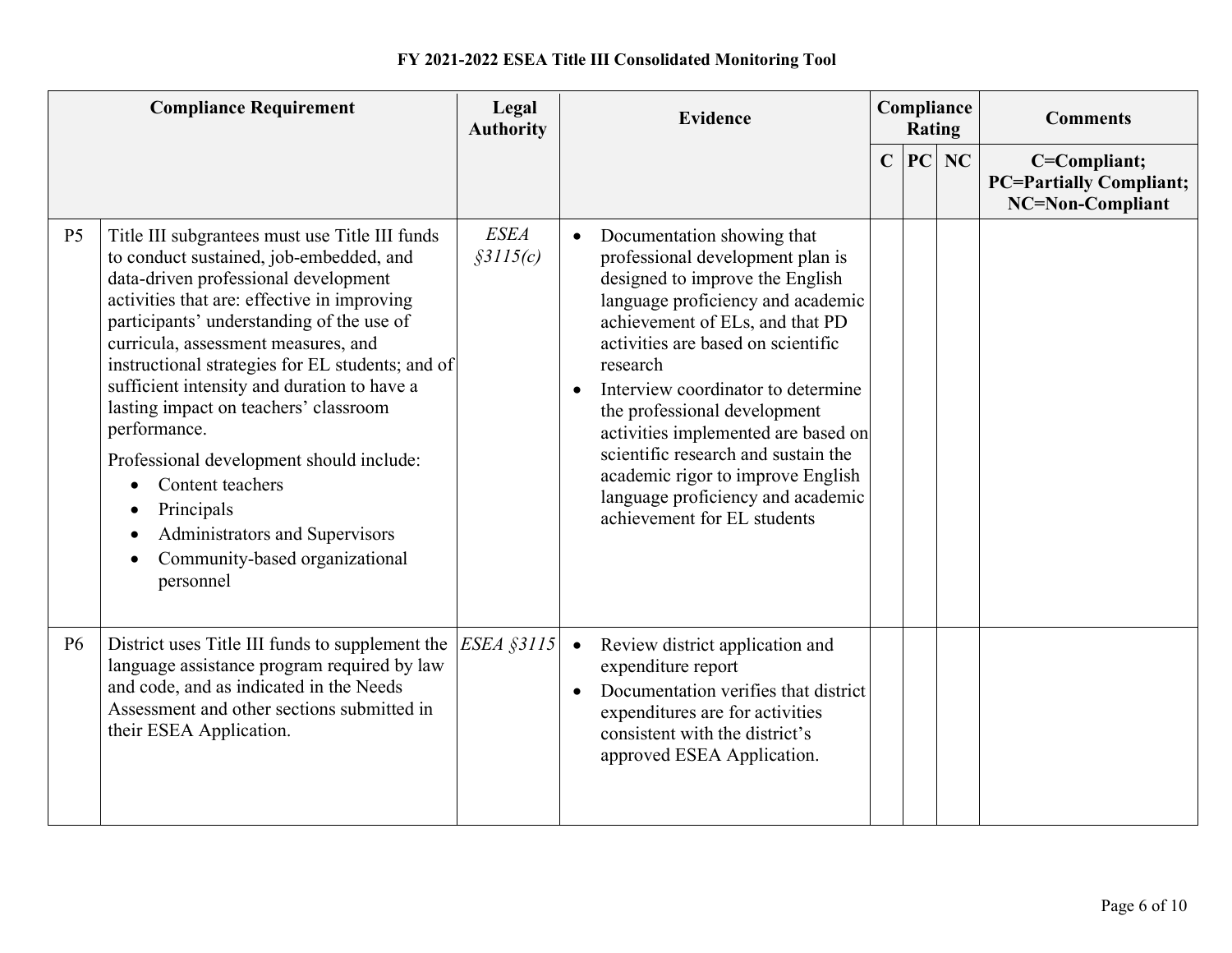|                | <b>Compliance Requirement</b>                                                                                                                                | Legal<br><b>Authority</b> | <b>Evidence</b>                                                                                                                                                                                                                                                                                                                                                                                                                                                                                                                                       | Compliance<br>Rating |    |    | <b>Comments</b>                                                    |
|----------------|--------------------------------------------------------------------------------------------------------------------------------------------------------------|---------------------------|-------------------------------------------------------------------------------------------------------------------------------------------------------------------------------------------------------------------------------------------------------------------------------------------------------------------------------------------------------------------------------------------------------------------------------------------------------------------------------------------------------------------------------------------------------|----------------------|----|----|--------------------------------------------------------------------|
|                |                                                                                                                                                              |                           |                                                                                                                                                                                                                                                                                                                                                                                                                                                                                                                                                       | $\mathbf C$          | PC | NC | C=Compliant;<br><b>PC=Partially Compliant;</b><br>NC=Non-Compliant |
| P7             | District complies with ESEA requirement<br>regarding participation of EL students and<br>teachers in private schools under Title III.                        | ESEA §8501 Review:        | List of non-public schools within<br>$\bullet$<br>jurisdiction of school district that<br>received Title III funds<br>Evidence of consultations between<br>$\bullet$<br>district and private school officials<br>Copies of communications<br>$\bullet$<br>regarding how students are served<br>and how progress is measured<br>Purchase orders to determine that<br>$\bullet$<br>instructional supplies and services<br>purchased for nonpublic schools<br>with Title III funds are being spent<br>in accordance with authorized uses<br>of the funds |                      |    |    |                                                                    |
| P <sub>8</sub> | District meets the Title III requirement that<br>districts monitor for two years the progress<br>made by exited ELs on content and<br>achievement standards. | <b>ESEA §3121</b>         | List of students that have exited in<br>$\bullet$<br>the past two years<br>Documentation of<br>$\bullet$<br>correspondences, meetings, or<br>formal documentation<br>demonstrating monitoring of exited<br>ELs (sample of students from list)<br>of exited students)                                                                                                                                                                                                                                                                                  |                      |    |    |                                                                    |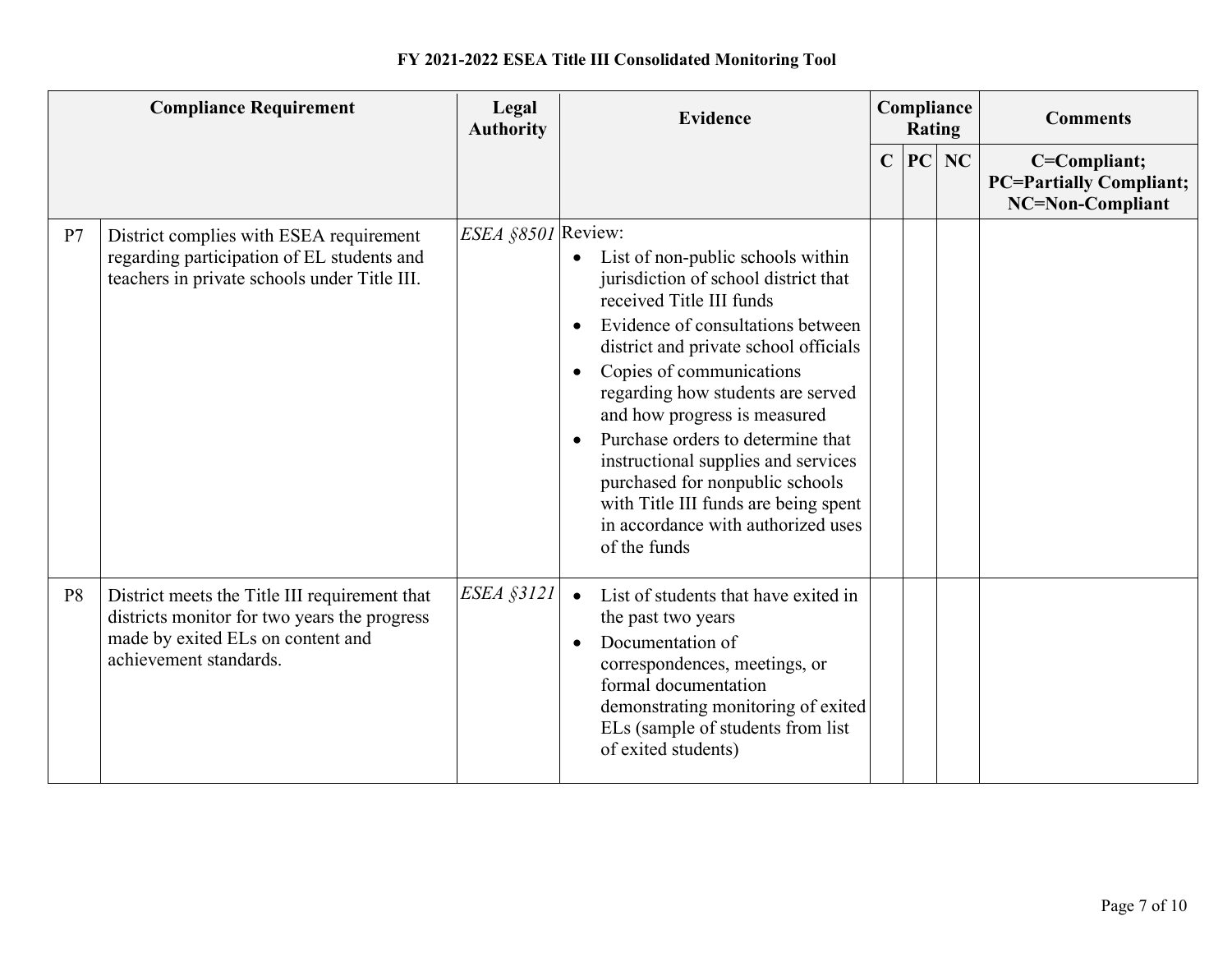|                | <b>Compliance Requirement</b>                                                                                                                                                                                                                                                                                                                                   | Legal<br><b>Authority</b> | <b>Evidence</b>                                                                                                                                                                                                                                                                                   | Compliance<br><b>Rating</b> |    |    | <b>Comments</b>                                                    |  |
|----------------|-----------------------------------------------------------------------------------------------------------------------------------------------------------------------------------------------------------------------------------------------------------------------------------------------------------------------------------------------------------------|---------------------------|---------------------------------------------------------------------------------------------------------------------------------------------------------------------------------------------------------------------------------------------------------------------------------------------------|-----------------------------|----|----|--------------------------------------------------------------------|--|
|                |                                                                                                                                                                                                                                                                                                                                                                 |                           |                                                                                                                                                                                                                                                                                                   | $\mathbf C$                 | PC | NC | C=Compliant;<br><b>PC=Partially Compliant;</b><br>NC=Non-Compliant |  |
| P <sub>9</sub> | District uses Title III funds to provide and<br>implement other effective activities and<br>strategies that enhance or supplement<br>language instruction educational programs<br>and shall include parent, family, and<br>community engagement activities                                                                                                      | <b>ESEA</b><br>\$3115(c)  | List of activities that engage<br>parents and families (including<br>objectives and outcomes)<br>Sign-in sheets, agendas, evaluation<br>forms from parent and community<br>participation<br>Approaches used to communicate<br>with parents who speak a language<br>other than English             |                             |    |    |                                                                    |  |
| <b>P10</b>     | District uses immigrant funds for programs<br>that serve the unique needs of immigrant<br>students and are distinct from the Title III-EL<br>program that may include family literacy,<br>parent and family outreach, and training<br>activities designed to assist parents and<br>families to become active participants in the<br>education of their children | <b>ESEA</b><br>\$3115(e)  | Number of immigrant students<br>$\bullet$<br>being served by the subgrantee for<br>the current year and the previous<br>two years<br>List of the district's immigrant<br>$\bullet$<br>students by country/place of birth,<br>district enrolment date, and date of<br>first enrolment in US school |                             |    |    |                                                                    |  |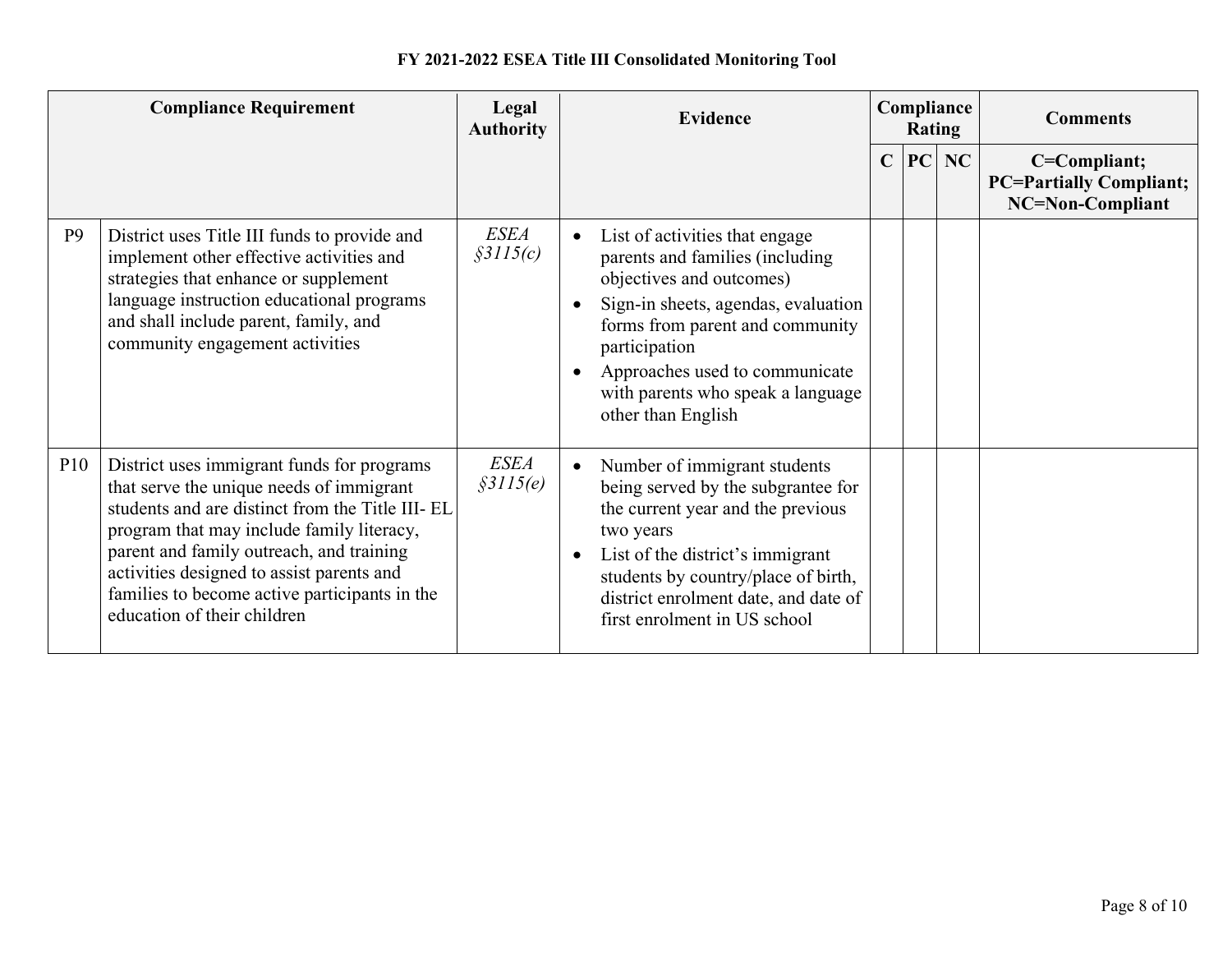## **Additional Information Program, Compliance and Fiscal Documents**